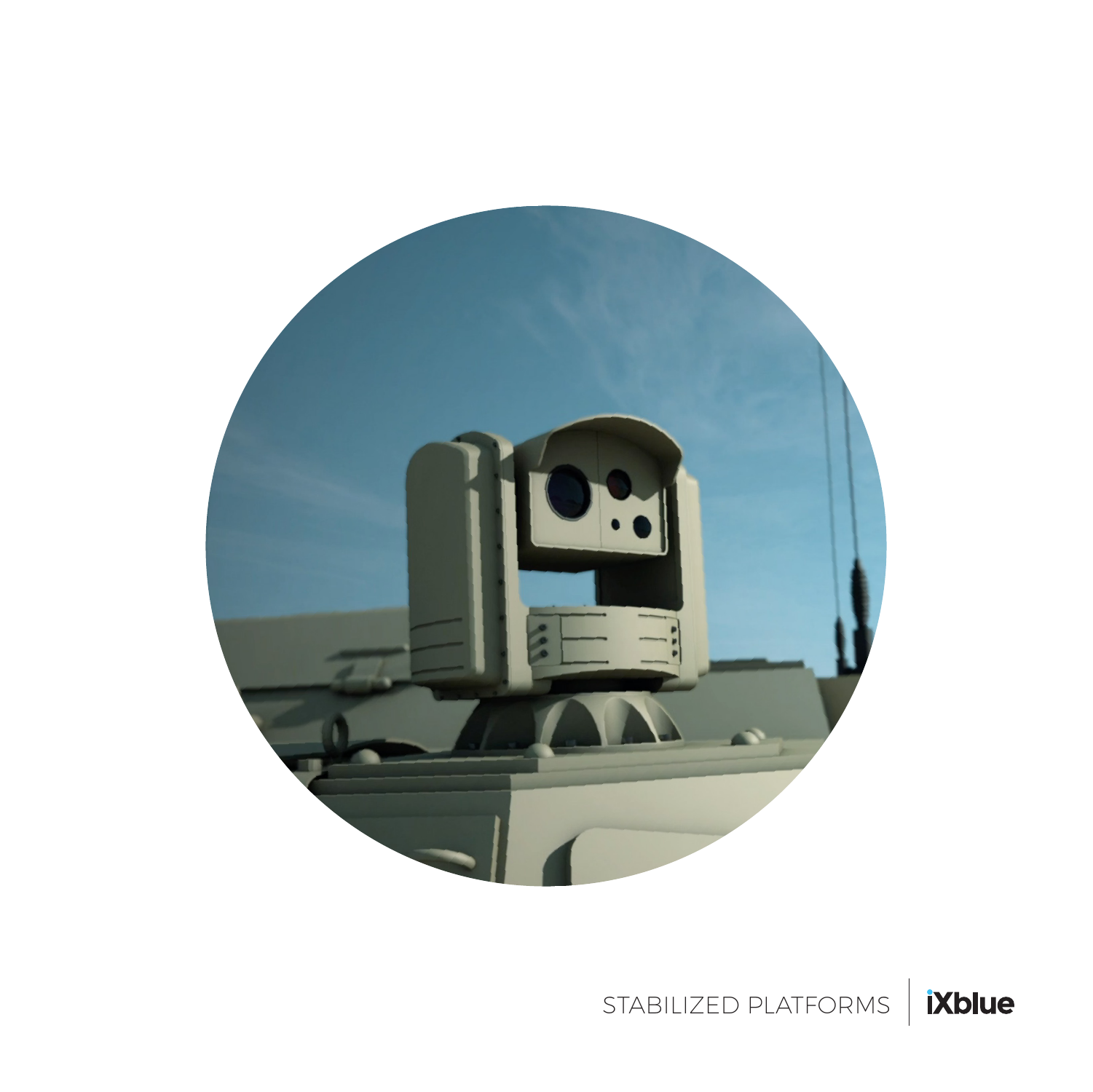With over 30 years in mechatronic expertise for motion simulators, iXblue is an independent leader in platform stabilization solutions for optronic, radar, antennas and weapon systems.

#### **Industrial excellence**

iXblue leverages the most advanced, proven technologies and implement critical systems only when they reach full technological maturity through intense tests and trials. In addition, iXblue designs its systems to attain the lowest maintenance needs. All of our off-the-shelf stabilized platforms are ITAR-free and in order to minimize the costs, cutting-edge hardware as well as COTS software are used as often as possible.

#### **Performance and robustness**

iXblue refuses technological compromise when it comes to choosing between performance and critical requirements for demanding land usage. High level R&D investment allows iXblue's solutions to meet the highest Line-Of-Sight (LOS) accuracy while being compliant with the most extreme operation conditions.

#### **Scalability and ease-of-use**

iXblue's systems have strong hardware, software and interface commonalities, allowing for great savings in terms of integration, installation, configuration management, logistics, training and maintenance costs. This also results in a greater flexibility to dimension the product according to the payload type, weight and size.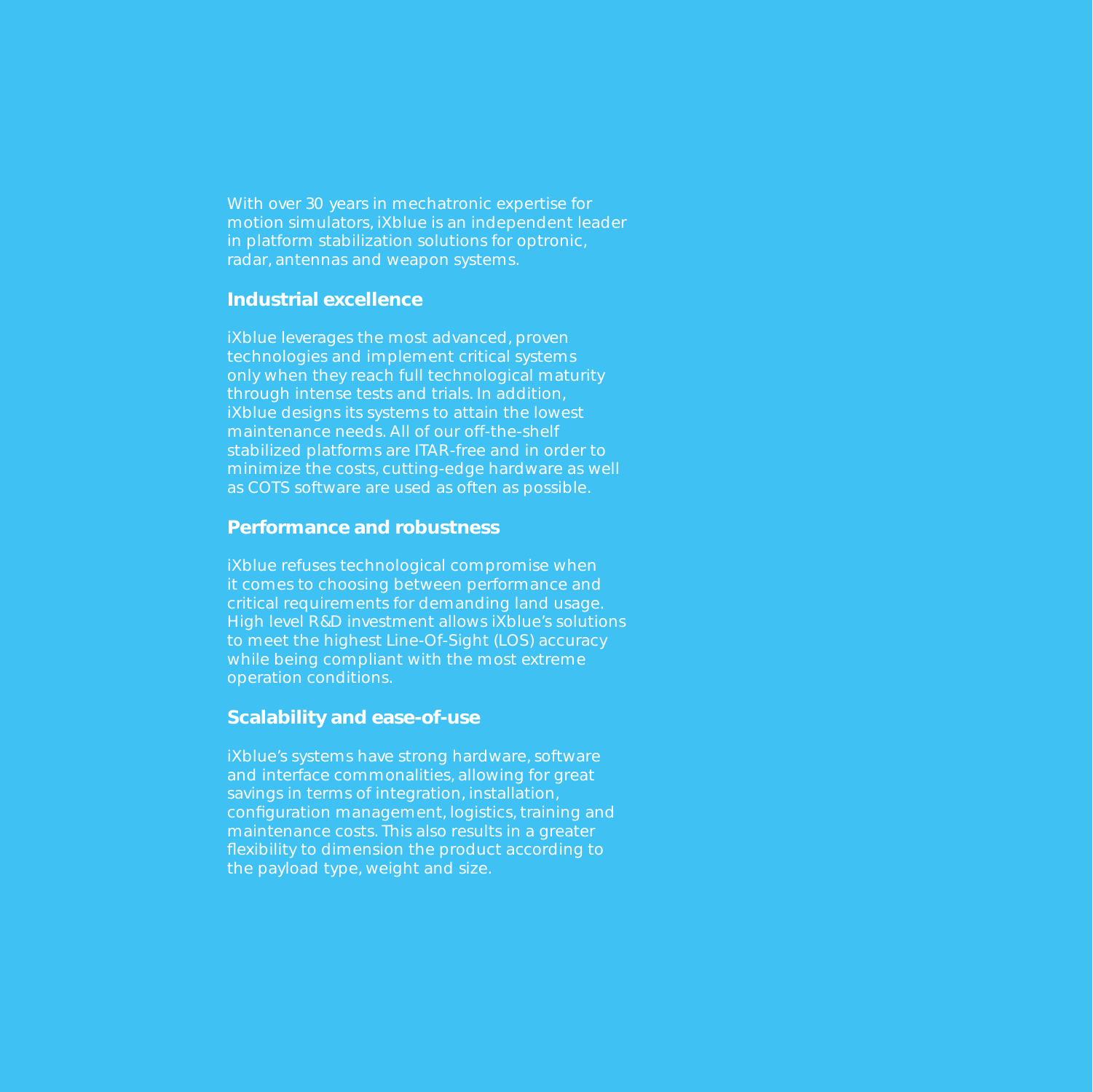## **iXblue at a glance**

YEARS OF EXPERIENCE **30**

**120+** MILLION EUROS OF TURNOVER

**80%**  OF TURNOVER ACHIEVED ABROAD

**600+** EMPLOYEES

**60+** ARMIES SERVED

**20%** OF TURNOVER REINVESTED EACH YEAR IN R&D

**250+** PLATFORMS OPERATING WORLDWIDE

DELIVERING OVER **500**  CUSTOMERS EVERY YEAR

**24/7 TECHNICAL** SUPPORT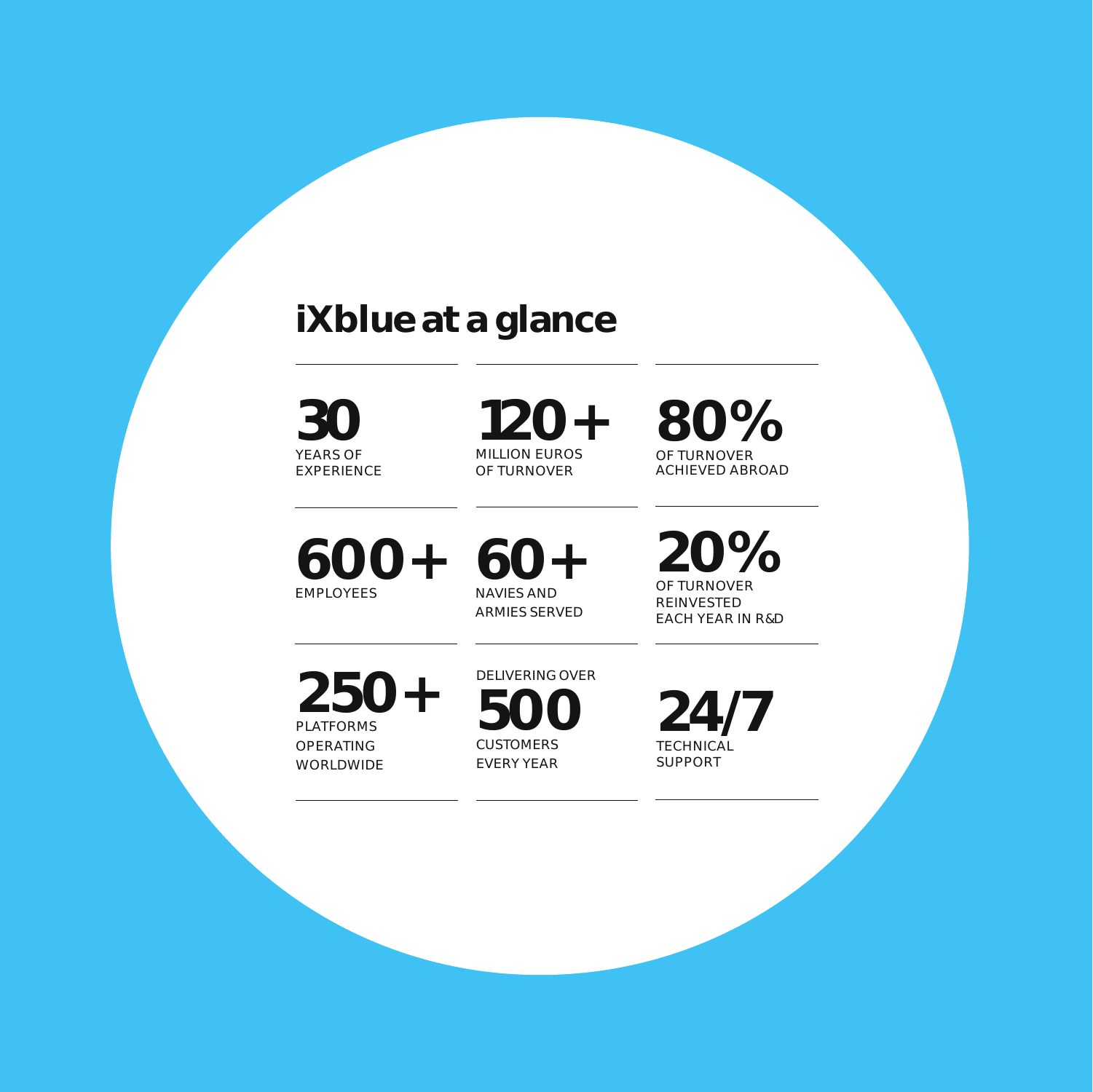# A COMPLETE RANGE OF STABILIZED PI ATFORMS

### **Osiris**

SINGLE-AXIS GYROSTABILIZED PLATFORM FOR RF FLAT PANELS

Used for both surveillance and communication applications, Osiris ensures panoramic reconnaissance capability by providing quick rotation and fixed positioning of AESA RADAR antennas.

#### **Ceos**

TWO-AXIS GYROSTABILIZED PLATFORM FOR SINGLE PAYLOAD

Used for situational awareness, security and surveillance applications, Ceos light-weight platform guarantees sharp images and/or videos by providing reliable stabilization to the most modern mediumweight integrated optical sensors packages.

### **Neos**

TWO-AXIS GYROSTABILIZED PLATFORM FOR MULTIPLE PAYLOADS

Used for situational awareness, security and surveillance applications, Neos offers a versatile platform that enables multiple optical sensors packages to provide sharp images and/or videos.

### **Leos Series**

HIGHLY ACCURATE TWO-AXIS GYROSTABILIZED PLATFORM FOR OPTRONIC SENSORS

Used for observation, reconnaissance and targeting applications, Leos achieves ultimate Line-Of-Sight stabilization. Thanks to the integration of highgrade gyroscopes coupled to advanced algorithms, Leos maintains medium-weight optronic sensors' performance, detection, reconnaissance and identification capabilities.

As of today, two models are available and provide various degrees of gyrostabilization according to customers' needs.

## APPLICATIONS









Optronics Radars Antennas Weapons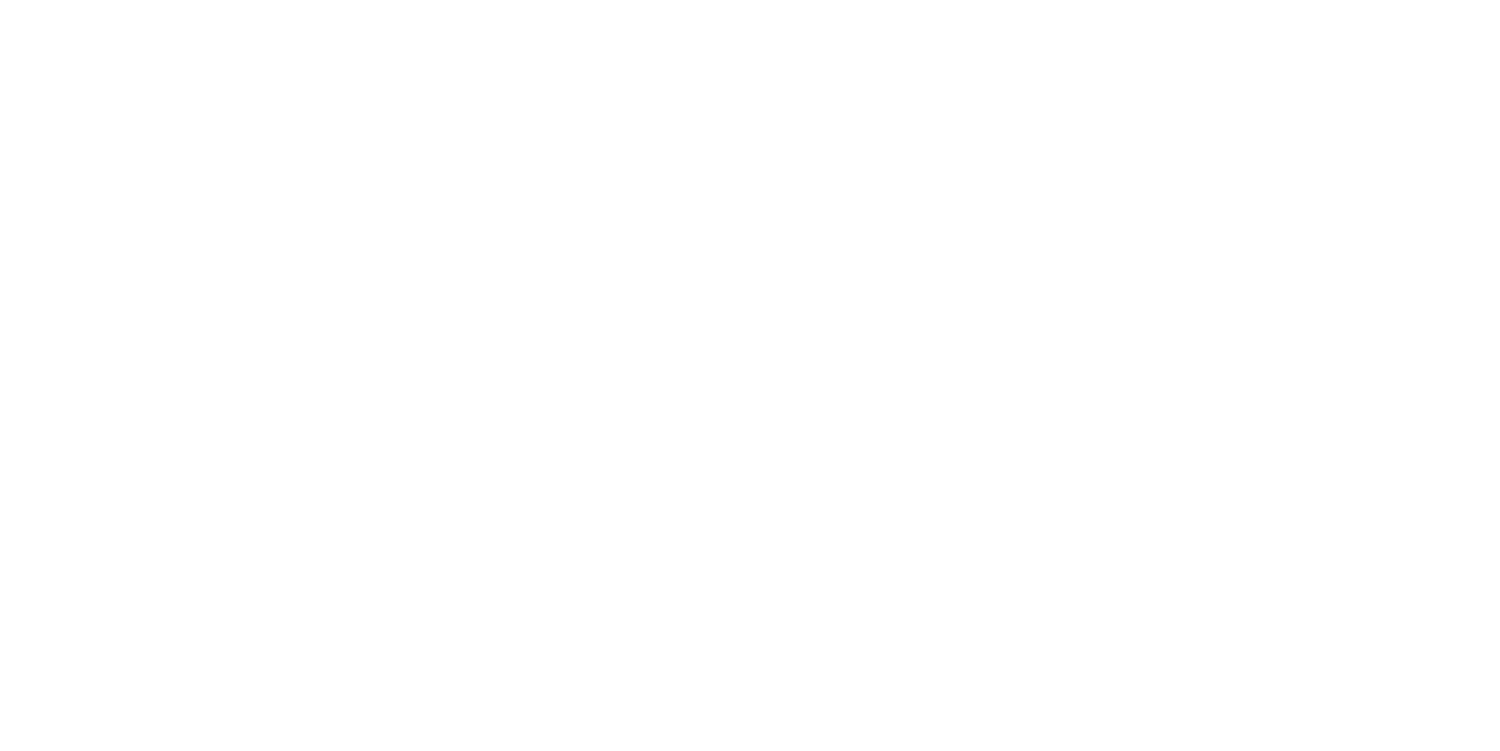# TAILOR-MADE SOLUTIONS

Operating in vast streches of mountains and rugged valleys is a challenge when it comes to maintaining satellite communications. In Afghanistan, iXblue brought its gyrostabilization expertise to Thalès Communication and Security to deliver over 30 hybrid orientation systems: including an Antenna Control Unit (ACU) and a positioner, the challenge was to create a perfect mechanic and electronic symbiosis able to ensure the beam pointing around tha azimuthal axis with high bandwidth and low friction





On-the-move satellite communication with iXblue positioning system operating in the French army. Courtesy of Thales.

## OEM EQUIPMENT

## **Motion Controllers and Servo-Drive Units**

This series of rugged Motion Controllers and servo-Drive Units provide position, rate and gyrostabilization for two axis platforms. The MCDU family is based on modular architecture with filter boards, controllers and servo-drive units compatible with a wide range of motors (DC, BLDC or BLAC type).

Communication is ensured by serial link and iXlink protocol at refresh rate up to 1 kHz. Reliability and long lifetime with short circuit, over speed, temperature limit, position/rate/acceleration limits.

The control algorithms are based on the latest iXblue developments protected by several patents.